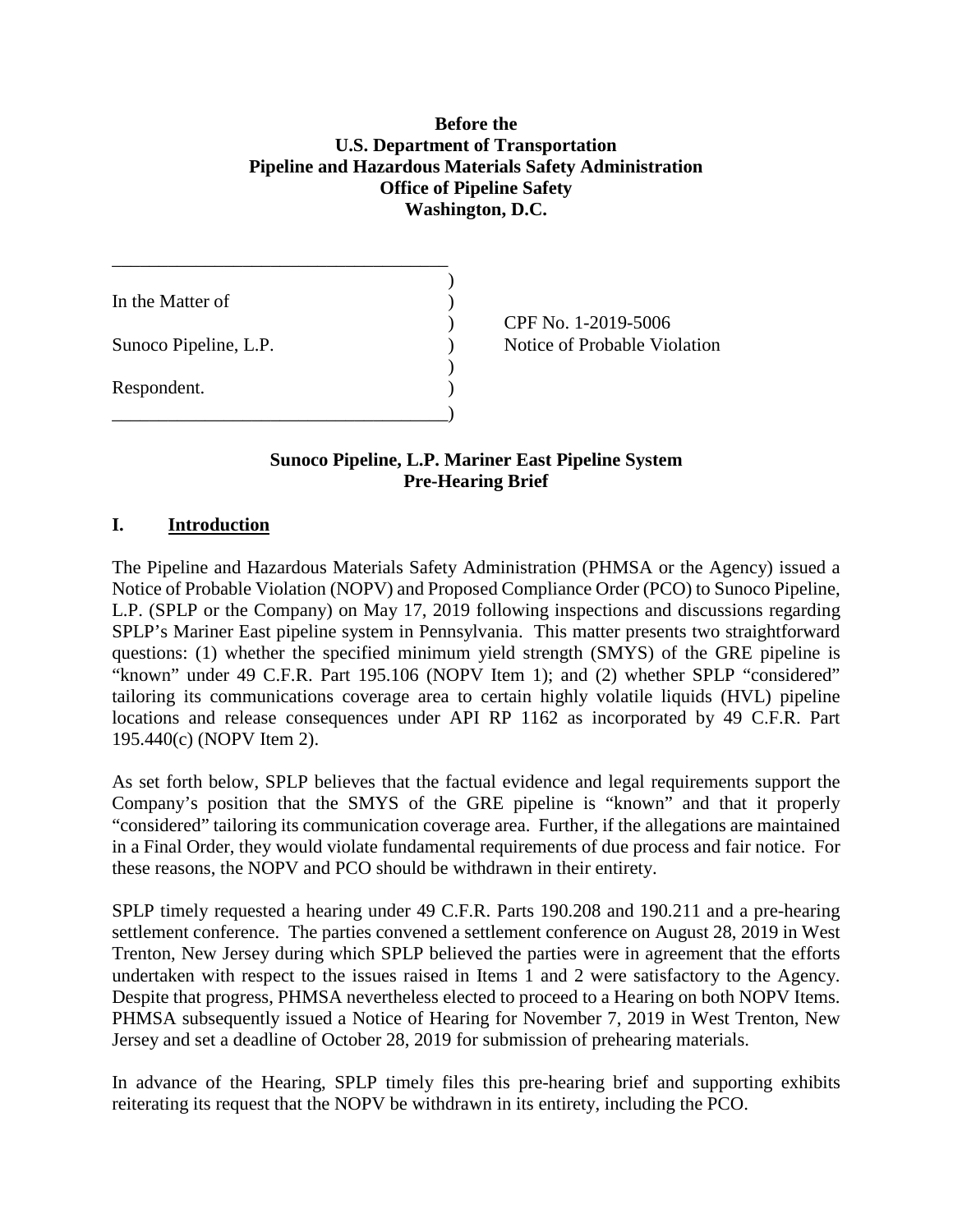### **II. Background**

# **A. Mariner East Pipeline System**

 SPLP's Mariner East pipeline systems transport natural gas liquids (NGL) from the Marcellus and Utica Shales areas in Western Pennsylvania, West Virginia and Eastern Ohio to destinations in Pennsylvania. Mariner East 1 (ME1) transports interstate and intrastate (Pennsylvania) propane and ethane service. Mariner East 2 (ME2) and Mariner East 2 Expansion (ME2X) largely parallel ME1 and are still being constructed. Due to certain delays, SPLP repurposed a portion (roughly 25 miles known as the "GRE") of an existing pipeline known as the "12 inch PTBR to MNTL" to serve as a temporary bypass and interconnection between ME2 and ME2X to transport butane and propane. NGLs such as propane, ethane and butane are classified as HVLs under Part 195. The GRE is at issue in NOPV Item 1 and ME2 (inclusive of the GRE) is at issue in NOPV Item 2.<sup>1</sup>

 To facilitate the temporary flow reversal and change of product on the relevant GRE segment, SPLP voluntarily complied with PHMSA's advisory guidance regarding both MOP substantiation as well as flow reversal and change of product. In addition, and as explained in further detail below, SPLP reviewed material records, performed hydrostatic pressure and spike testing two separate times without failure, and conducted materials testing.

# **B. Coordination with Federal and State Agencies**

 SPLP has coordinated with both PHMSA and the Pennsylvania Public Utility Commission (PA construction of ME2 and ME2X as well as the temporary repurposing of the GRE. Specifically, SPLP has engaged in numerous information exchanges, meetings, public hearings, and responses to formal requests for information with agencies and third parties. This engagement included multiple meetings with PHMSA and submissions regarding various topics, including issues relevant to the subject of this Hearing (1) substantiating the MOP of the GRE and (2) detailing the Public Awareness Plan and coverage communications areas (or buffers) and stakeholder mailing PUC) from the outset of the Mariner East projects and throughout the conversion of ME1 and the information for the Mariner East pipelines.

### **III. NOPV Item 1: GRE SMYS is Known and Part 195.106(b)(l)(i) is Not Applicable**

# **A. SPLP Complied with Parts 195.106 and 195.406 in Revising MOP**

 In conjunction with reversing the flow and changing the product of the GRE, SPLP substantiated a MOP of 1,200 psi in compliance with Part 195 using (1) original and historical records SPLP has submitted to PHMSA unrebutted evidence that uniformly demonstrates SMYS for the GRE pipe. The pipe SMYS is therefore "known" and there is no regulatory requirement to perform confirming the pipe SMYS and (2) hydrostatic pressure and spike testing. In support of its MOP,

<sup>&</sup>lt;sup>1</sup> Once ME2 and ME2X construction is completed, the GRE segment will no longer be used for the transportation of HVLs for ME2 or ME2X purposes and will return to transporting refined petroleum products.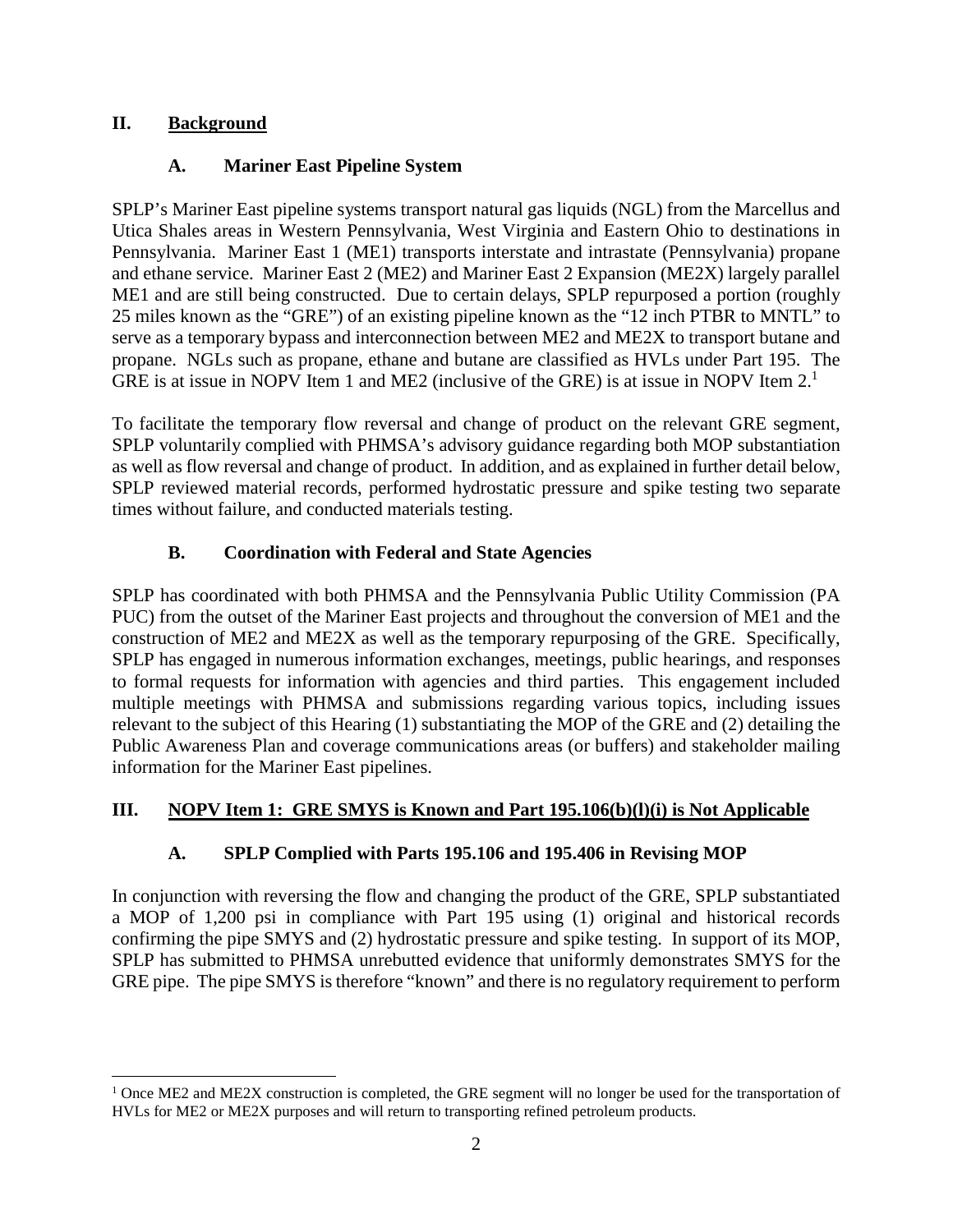material/tensile testing under Part  $195.106(b)(l)(i)$ . Nonetheless, even though not required, SPLP voluntarily performed tensile testing which further corroborated the SMYS.

#### 1. *Part 195.106 Relies on SMYS Unless it is "Not Known"*

 The plain regulatory text of Part 195.106(b) is clear that SMYS should be used in the design formula unless it is "not known." The rule is unambiguous and states the following:

 The yield strength to be used in determining the internal design pressure under paragraph (a) of this section is the specified minimum yield strength. If the specified minimum yield strength is not known, the yield strength to be used in the design formula is one of the following [providing for options to identify the yield strength including performing API 5L tensile tests on randomly selected specimens depending on the pipe diameter at  $195.106(b)(1)(i)$ .

 While PHMSA does not define "known" in the Part 195 regulations or guidance, the dictionary definition of "known" means "generally [recognized."](#page-13-0)<sup>2</sup>

 Of particular importance is the grade of pipe under the American Petroleum Institute's (API) Specifications 5L, 5LS, or 5LX. Knowing the API grade allows the operator, and PHMSA, to determine the minimum yield strength based on tables contained in the API specifications. PHMSA's predecessor agencies determined SMYS and MOP based on pipe grade,<sup>[3](#page-13-0)</sup> and PHMSA itself has looked to grade as a proxy for SMYS when enforcing Part [195.](#page-13-0)<sup>4</sup>

#### 2. *The GRE Pipe's SMYS is Uniformly Documented and Corroborated*

 By way of background, the GRE pipeline segment was acquired from Atlantic Pipeline Corp. by Sun Pipe Line Company in 1989 (predecessor to SPLP). The pipeline was originally installed by Keystone Pipeline Company in 1937 and constructed with 12.75 inch diameter and 0.375 inch wall thickness API Grade B seamless pipe manufactured by National Tube. Since original construction, maintenance activities and pipeline relocations have replaced approximately half of the 25 miles of GRE pipeline.

 Original construction records, historical records from Atlantic Pipeline (prior owner), and inspection records exist for this pipeline that document the original pipe material as purchased from National Tube and installed during construction as Grade B seamless API 5L pipe of 12.75 inches in diameter

<sup>&</sup>lt;sup>2</sup> Merriam-Webster to mean "generally recognized." *See* <https://www.merriam>[webster.com/dictionary/known](https://webster.com/dictionary/known).

 [3](#page-13-0) *See, e.g.*, *Letter to RL Brown, Shell Oil, PI-71-061* (Jul. 8, 1971) ("Calculating the internal design pressure by the formula contained in Section 195.106, for 6-inch pipe with 0.250 inch wall thickness and *made of Grade B material*, gives an internal design pressure of 1902 psig based on a same joint factor of 1.00.") (emphasis added).

<sup>&</sup>lt;sup>[4](#page-13-0)</sup> See Final Order, In re: Rose Rock Midstream, LP, CPF No. 4-2016-5005 at p. 4 (Mar. 2, 2017) (noting that "PHMSA requested documentation supporting the indicated pipe grade" as evidence to support a change in the listed SMYS)*.*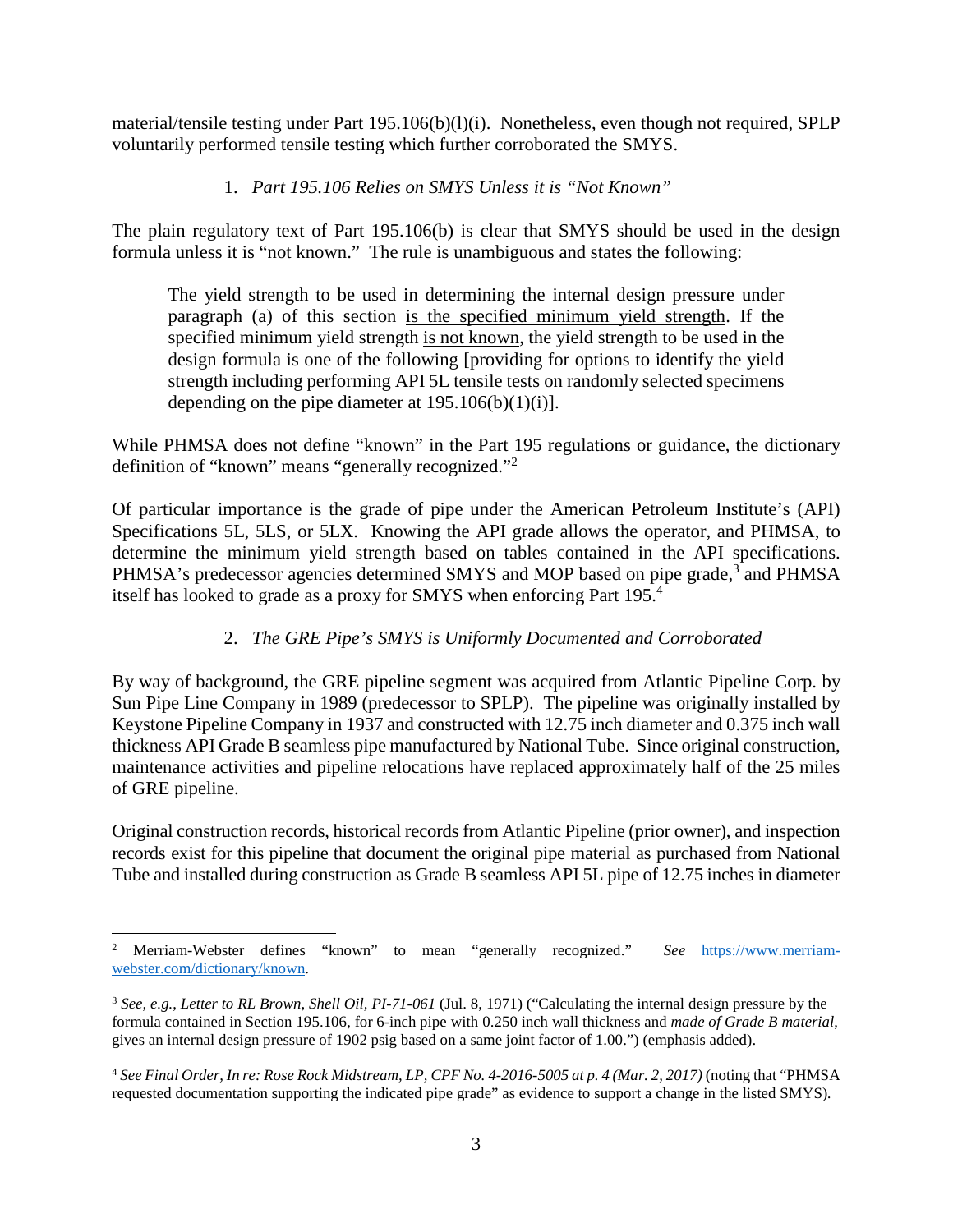and with a wall thickness of [0.375](#page-13-0) inches. Grade B correlates to a SMYS of 35,000 psi.<sup>5</sup> All of these documents have been provided or have been made available to PHMSA.<sup>6</sup> These records include pipe specification information such as seam type, pipe grade, wall thickness and diameter, among other information.

 In addition to routine operation and maintenance activities, the pipeline has been repeatedly and thoroughly assessed through multiple inline inspections, in 1979, 1990, 1993, 1996, 2001, 2004, 2007, 2012, 2016 and again in 2018. As required by Part 195, relevant anomaly conditions were remediated, including excavation, evaluation and repair of the pipeline as needed. The pipeline was also twice hydrostatically pressure tested and spike tested in 2017 and 2018 without failure and with no sign of yielding. All of these activities have confirmed that the pipe is Grade B. Put another way, nothing in the pipeline's operation, maintenance or integrity management history has called into question the pipe characteristics. PHMSA's statement to the contrary in the NOPV is simply inaccurate and without support.<sup>7</sup> Because SMYS is known, 49 C.F.R. Part 195.106(b)(1)(i) is not applicable. Therefore, the regulations do not require any tensile testing to be performed.

#### 3. *Part 195 Does Not Require MTRs, Nor Did They Exist When the GRE Pipe Was Manufactured*

 The Agency has no rational basis for excluding SPLP's documentation that clearly confirms the pipe as Grade B, which has a SMYS of 35,000 psi. In the NOPV, PHMSA notes that SPLP's "documentation did not incorporate material testing reports (MTRs), purchase orders or other material certification reports." *NOPV, p. 3*. Notably, Part 195 does not require that operators maintain MTRs, purchase orders, or other material certification records. In fact, these terms do not even appear in the Part 195 regulations. Nothing in the rules limit evidence of SMYS to these

 5 Exhibit 1, *Gas Research Institute, Development of the B31.8 Code and Federal Pipeline Safety Regulations: Implications for Today's Natural Gas Pipeline System 98-0367-1 at p. 1 (1998*) ("[A]t that time (1935)[,] API Standard 5L (currently referred to as API Specification 5L) . . . . Grade B pipe, . . .ha[d] a SMYS of 35,000 pounds per square inch[.]").

 6 Exhibit 2, *12 PTBR-MNTL Keystone Pipeline Specifications (Sept. 9, 1937)* (original project construction specifications, describing the pipe on Page 2 under "Pipes, Valves, and Fittings" as 12" pipe weighing 49.562 pounds per foot); Exhibit 3, *Letter to National Tube (Sept. 14, 1937)* (letter to pipe manufacturer National Tube from Keystone Pipeline Company discussing pipe tallies being shipped); Exhibit 4, *12 PTBR-MNTL National Tube Pipe Shipments (Mar. 31, 1937)* (letter from construction contractor detailing pipe shipments from National Tube in 1937); Exhibit 5,  *Keystone Pipeline Company Letter (May 28, 1937)* (internal Keystone letter describing information regarding the inspectors on the original installation as well as crossing information); Exhibit 6, *Excerpts, Atlantic Pipeline Line*  Data and Capacities, Pumping Equipment and Tankage Book (1969) (including a system map and additional information reflecting historic specifications for the 12" line, as 2" x 0.375wt, Grade B, Seamless pipe with Bell end welds, 1937 install, and a 'Maximum Working Pressure' out of Pt. Breeze of 950 psi); Exhibit 7, *Atlantic Pipe Data Sheet (Dec. 31, 1967)* (handwritten tracking log of the basic pipeline data information which was updated annually and which shows the majority of the line pipe for the 12" PTBR-MNTL line (noted on this sheet as the 12" South Line) as  $12.75$ "x  $0.375$ ,  $49.56$  #/ft, Grade B pipe) (confirmed through interviews with prior Atlantic/SPLP employee);  Exhibit 8, *Sun Line Company Line Testing Committee Report for 12 " PTBR-MNTL (1989)* (pipe listed as constructed in 1937, 12 inch, Seamless, Grade B, SMYS 35,000).

 $7$  According to the NOPV, "PHMSA's review of integrity management records noted several discrepancies and/or omissions with respect to pipe material records, including validation of pipe grade or [SMYS] for the 1937 vintage pipe that had undergone an MOP upgrade from 950 psi to 1248 psi in 2017."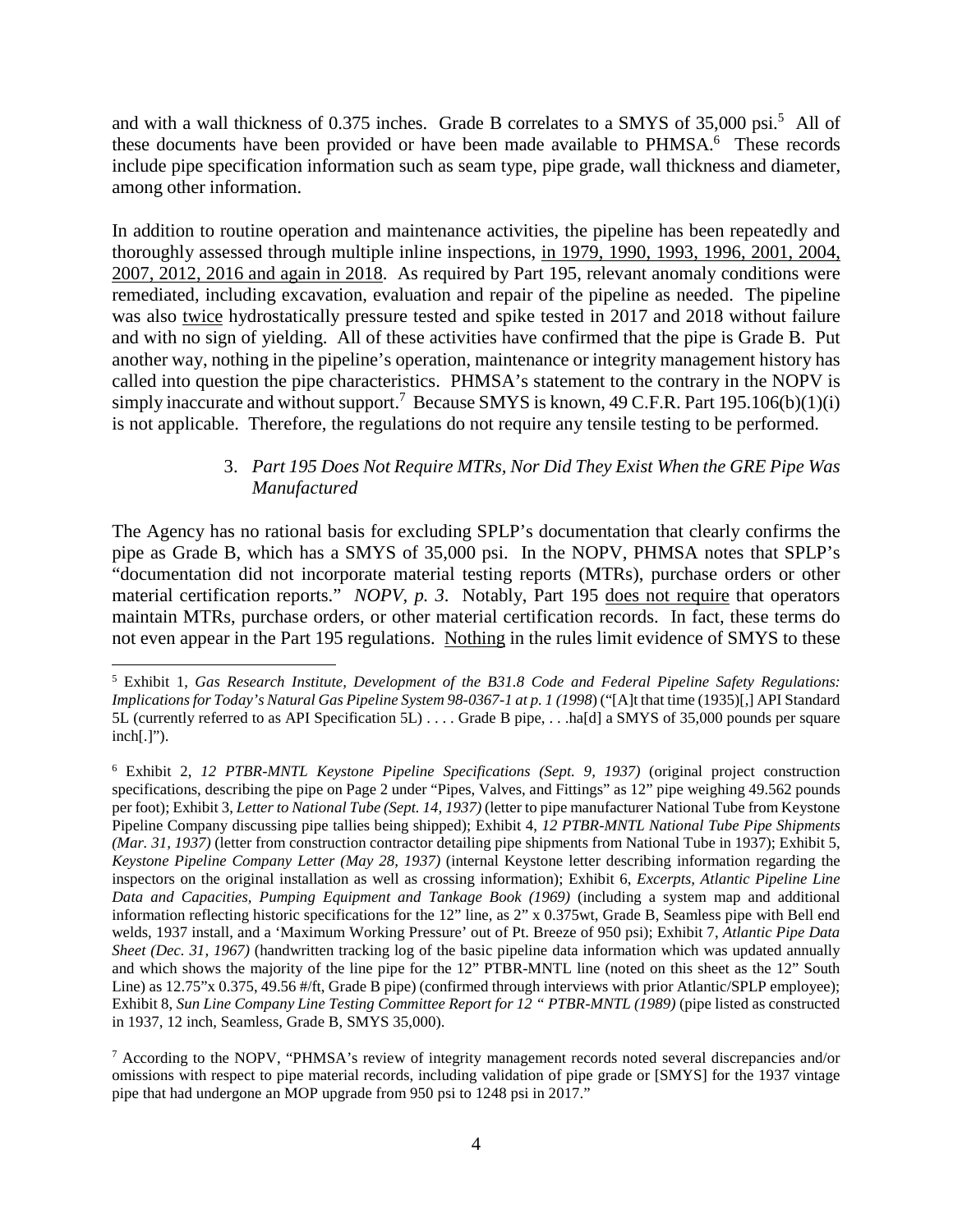<span id="page-4-0"></span> types of documents, and the Agency has not established that these particular records must be the *only* basis for identifying pipe grade and SMYS. By disregarding the Company's extensive evidence of pipe grade, PHMSA is effectively requiring evidence of the pipe's actual yield strength (as demonstrated through testing). But this new requirement reads the words "specified" and "minimum" out of Part 195.<sup>8</sup>

 Further, the GRE pipe was manufactured at a time *before* pipe mills even prepared such reports. PHMSA cannot retroactively require an operator of a pipeline that was constructed during a time in which MTRs were not generated or created to maintain those documents because they do not exist nor have ever existed. To do so would impose an *ex post facto* federal law that is expressly forbidden by the United States Constitution in Article 1, Section 9, Clause 3. Further, it would violate the Pipeline Safety Act's long-standing statutory prohibition on the retroactive application of design and construction standards to pipelines already in existence when such standards are adopted. 49 U.S.C. §  $60104(b)$ .<sup>9</sup> Finally, courts have held that the law cannot command the impossible, including the production of documents that never existed.<sup>10</sup>

#### 4. *SPLP Pressure Tested the GRE – Twice – to Reconfirm MOP*

 In addition to review and verification of GRE pipe characteristics, SPLP performed two hydrostatic pressure tests in 2017 and 2018 – without failure – to reconfirm MOP.<sup>11</sup> These pressure tests included spike testing in excess of minimum Part 195 requirements.

#### **B. SPLP Followed PHMSA's Non-Binding Guidance Regarding MOP Substantiation, Flow Reversal and Change of Product**

PHMSA has no regulations regarding substantiation of MOP for purposes of integrity verification after a flow reversal and/or change of product. The Agency has likewise not issued any enforcement decision that creates additional requirements for MOP substantiation after flow reversal. In lieu of regulations, the Agency has only issued *non-binding* advisory guidance that includes "recommendations" for substantiating MOP where records may be missing and for pipelines where operators reverse flow, change product or make conversions of service.<sup>12</sup>

<sup>&</sup>lt;sup>8</sup> The Agency's interpretation under Item 1 of the NOPV would also impermissibly amend Part 195 to require operators to keep MTRs. Part 195.404 contains no such requirement.

<sup>&</sup>lt;sup>9</sup> PHMSA Decision on Petition for Reconsideration, In re: Belle Fourche, CPF 5-2004-5010 (Jul. 15, 2009) (withdrawing an alleged violation of Parts 192.406(a)(1) and 195.106 for a pipeline constructed in 1968 and citing PHMSA predecessor agency letter to API dated Oct. 15, 1976 noting the same).

 <sup>10</sup>*See, e.g., Evans v. Eaton,* 20 U.S. 356, 413 (1822); *Am. Hosp. Ass'n v. Price*, 867 F.3d 160, 168 (D.C. Cir. 2017).

<sup>&</sup>lt;sup>11</sup> Exhibit 9, *Justification of 12" Glen Riddle Junction to Elverson Junction Pressure Test Plan (Sep. 27, 2018).* 

<sup>&</sup>lt;sup>12</sup> Exhibit 10, *PHMSA Advisory Bulletin, 79 Fed. Reg. 56121 (Sep. 18, 2014)* (including guidance for operators to consider in reversing the flow of a pipeline, changing product, or conversion of service) and *PHMSA Guidance for Pipeline Flow Reversals, Product Changes, and Conversion to Service (Sep. 2014)*; (referenced in Sep. 18, 2014 Advisory). *See also*  PHMSA Advisory Bulletin, 76 Fed. Reg. 1504, 1507 (Jan. 10, 2011) (recommending that records substantiating MOP be "traceable, verifiable, and complete");<sup>4</sup> *PHMSA Advisory Bulletin, 77 Fed. Reg. 26822 (May 7, 2012)* (reminding operators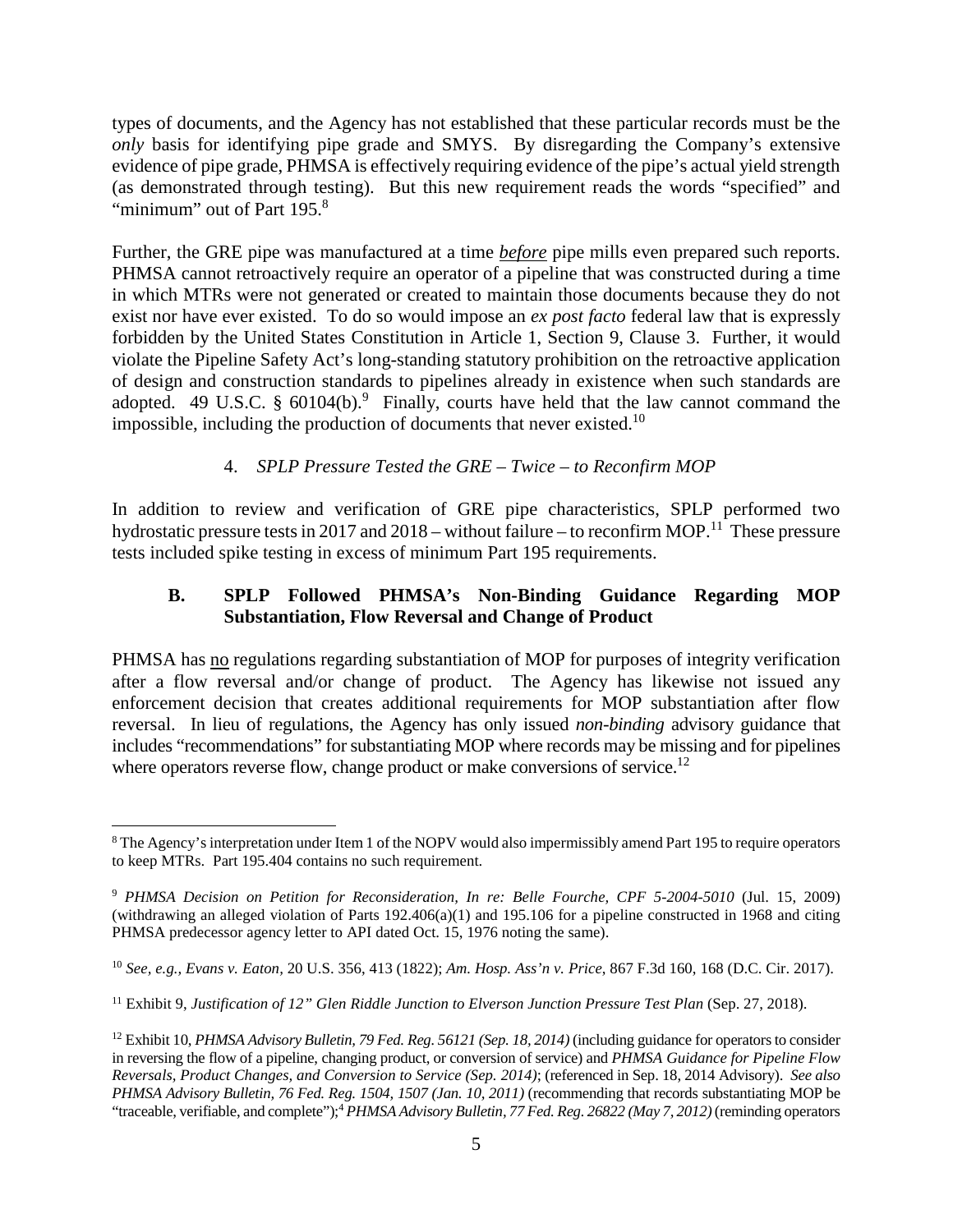<span id="page-5-0"></span> Even though there is no express Part 195 regulation regarding MOP substantiation in the context of flow reversal and product change, the Company voluntarily complied with PHMSA's advisory guidance regarding MOP substantiation as well as flow reversal and change of product. SPLP reviewed material records and performed pressure and spike testing without failure. Further, SPLP performed extensive sampling testing and some in situ testing even though PHMSA's own guidance states that it was only suggested "where sufficient historical records are not available."

 Specifically, SPLP undertook the following voluntary efforts to comply with PHMSA's advisory guidance:

- 1. Review of material records: documentation detailing the *known* SMYS and pipe design characteristics specified under Part 195.106. These records are traceable, verifiable and [complete.](https://complete.13)<sup>13</sup> They are clearly linked to original information, including contemporaneous records on the pipeline construction; they corroborate each SPLP reviewed original and historical other; and they are all dated and/or signed.
- 2. Hydrostatic pressure testing and spike testing: SPLP performed two hydrostatic pressure tests of the GRE segment, including spike tests, in 2017 and 2018. The tests were completed without failure.
- 3. Material Testing and In Situ Examination: SPLP tested forty-three (43) samples in different locations along the roughly 25 mile GRE segment. All of these samples confirm the already *known* SMYS of the GRE pipeline.<sup>14</sup> The location

 to review their records to "determine whether they are adequate to support operating parameters and conditions on their pipeline systems.").

<sup>&</sup>lt;sup>13</sup> PHMSA Advisory Bulletin, 76 Fed. Reg. at 1507 (recommending that records substantiating MOP be "traceable, verifiable, and complete").

 14 Exhibit 11, *Kiefner Final Report No. 0461-1813 "Materials Properties Evaluation of Twelve Pipe Samples from Energy Transfer's Point Breeze to Montello 12-inch Pipeline"* (Oct. 28, 2018) (provided to PHMSA) (testing 12 samples of pipe, the majority which were in the GRE segment. All 10 of the 1937 era pipe samples (7 of which were in the GRE), were determined to meet or exceed pipe specifications for 12.75"x 0.375" wt, Seamless Grade B requirements from that time); Exhibit 12 *Kiefner Final Report No. 18-116* (Aug. 23, 2018) (provided to PHMSA) (metallurgical testing on the pipe at this 2018 leak site, located outside of the GRE but on a segment of original 1937 pipe, confirmed the pipe as meeting requirements for 12.75"x 0.375" wt., API 5L Grade B pipe at the time of  construction); Exhibit 13 *DNV GL Final Report O-AP-FINV/CPAPE (PP189465) "Metallurgical Analysis of Leak on*  PTBR-BOOT 12-Inch Diameter Pipeline at Bend" (Jan. 31, 2018) (provided to PHMSA) (metallurgical testing on the pipe at this 2015 leak site within the GRE confirmed the 1937 pipe as meeting requirements for 12.75" x 0.375" wt., API 5L Grade B pipe at the time of construction); Exhibit 14, *Applus RTD perform in-situ materials testing at pipe dig site 12PTBR-MNTL-18-B06* (documentation made available to PHMSA) (in-situ testing on 2018 Rosen Joint #27100 concluded that the pipe meets the requirements for 12.75" x 0.375"wt., API 5L Grade B); Exhibit 15, *SPLP (A. Kravatz) Letter to PHMSA and PA PUC re GRE Pipe Sampling and Analysis Data Request* (Jan. 15, 2019) (enclosing material testing of 32 joints of original 1937 pipe and the results from Kiefner, *Material Properties);*  Exhibit 16, *Evaluation of 32 Pipe Samples from Energy Transfer's Point Breeze to Montello 12-inch Pipeline (Jan.*  15, 2019) (confirming the pipe material to meet or exceed pipe specifications for 12.75"x 0.375" wt, Seamless Grade B API 5L requirements at the time of construction).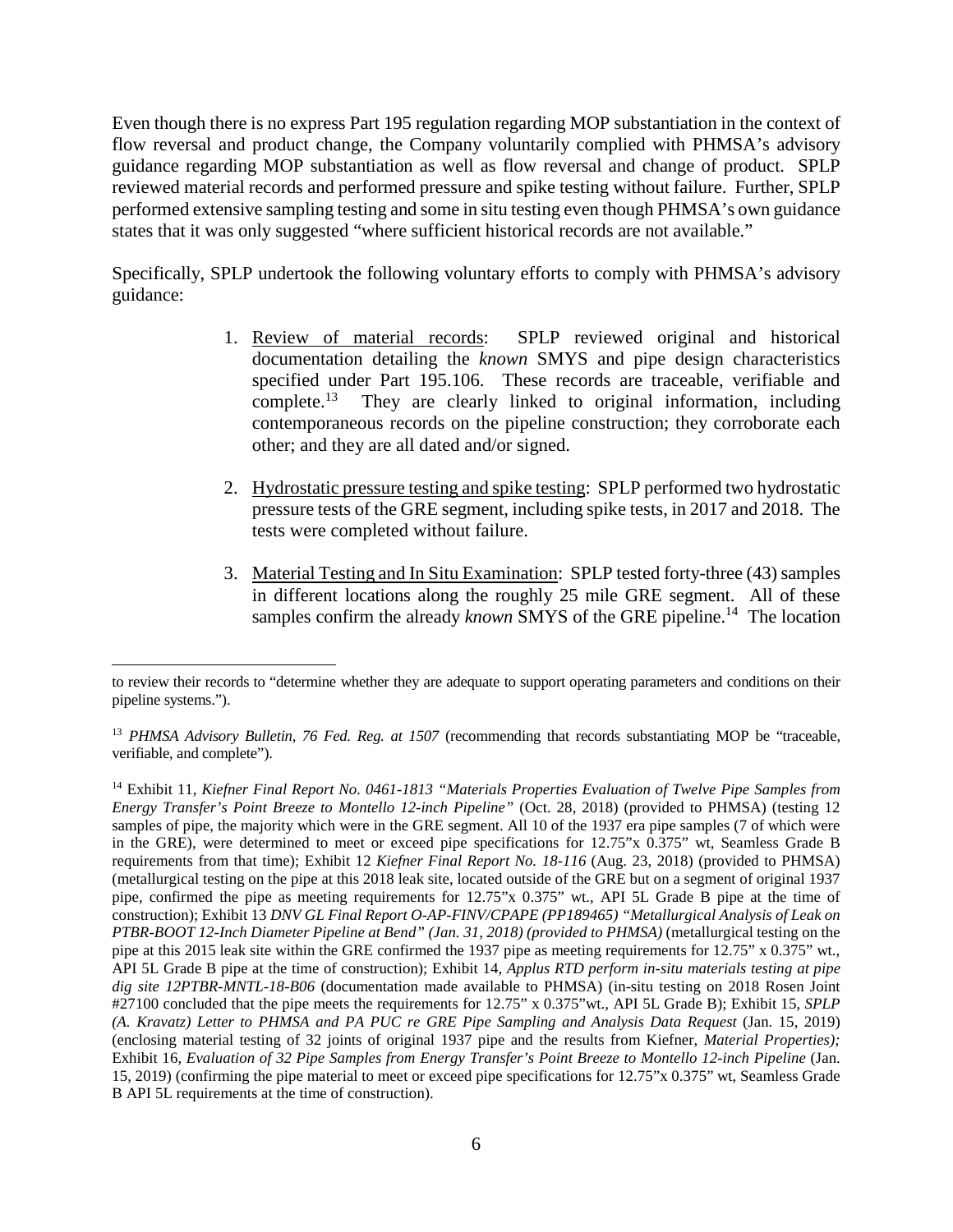of these samples were displayed on alignment sheets and provided to PHMSA on August 23, 2019.<sup>15</sup>

#### <span id="page-6-0"></span>**C. PHMSA May Not Enforce Guidance as a Legal Requirement**

 Even though SPLP voluntarily complied with non-binding PHMSA advisory guidance, the Agency may not rely upon that guidance in enforcement. PHMSA inappropriately quotes its guidance documents, and specifically its flow reversal advisory bulletin, as support for the alleged violation in Item 1 of the NOPV. *NOPV, p. 3*. The NOPV fails to note, however, that the Agency's advisory bulletin itself expressly states the following: "*This guidance material does not create*  legally enforceable rights or obligations. This guidance is explanatory in nature . . . .<sup>"16</sup> Agency actions may not enforce guidance which is not legally binding, thereby avoiding notice and comment rulemaking required by the Administrative Procedure Act.<sup>17</sup>

 In addition, recent Department of Transportation (DOT) policy memos provide that modal agencies, such as PHMSA, may not use guidance in enforcement proceedings and that in enforcement PHMSA should "*ensure that the law is interpreted and applied according to its text*."18 Most recently, the President issued two Executive Orders entitled "Transparency and Fairness" and "Bringing Guidance Out of the Darkness."<sup>19</sup> Collectively, these "*prohibit*[]  *agencies from enforcing rules they have not made publicly known in advance*" and requiring that "significant" guidance documents go through notice and comment [rulemaking.](https://rulemaking.20)<sup>20</sup>

 15 Exhibit 17, *SPLP GRE Alignment Sheet Submission* (Aug. 23, 2019).

 16 Exhibit 10, *PHMSA Guidance for Pipeline Flow Reversals, Product Changes, and Conversion to Service* (Sep. 2014).

<sup>&</sup>lt;sup>17</sup> See Perez v. Mortg. Bankers Ass'n, 135 S. Ct. 1199, 1212 (2015) (Scalia, J., concurring) (warning that an "agency need only write substantive rules more broadly and vaguely, leaving plenty of gaps to be filled in later, using interpretive rules unchecked by notice and comment"); *Appalachian Power Co. v. EPA*, 208 F.3d 1015, 1024-1025 (D.C. Cir. 2000) (noting it is "well-established that an agency may not escape . . . notice and comment requirements by labeling a major substantive legal addition to a rule as a mere interpretation").

<sup>&</sup>lt;sup>18</sup> DOT Memo Review and Clearance of Guidance Documents, p. 3 (Dec. 20, 2018) ("Because guidance documents" are not regulations promulgated in accordance with the requirements of the Administrative Procedure Act, they cannot set forth binding obligations that limit the legal rights or augment the legal duties of parties outside the Executive Branch.") (emphasis added). It also quotes a Department of Justice memorandum noting that "[t[he Department should not treat a party's noncompliance with an agency guidance document as presumptively or conclusively establishing that the party violated the applicable statute or regulation." *Id. at p. 2* (also defining advisories as "guidance documents").

<sup>&</sup>lt;sup>19</sup> Executive Order on Promoting the Rule of Law Through Improved Agency Guidance Documents (Oct. 9, 2019);  *Executive Order on Promoting the Rule of Law Through Transparency and Fairness in Civil Administrative Enforcement and Adjudication* (Oct. 9, 2019).

 <sup>20</sup>*Id.* (emphasis added).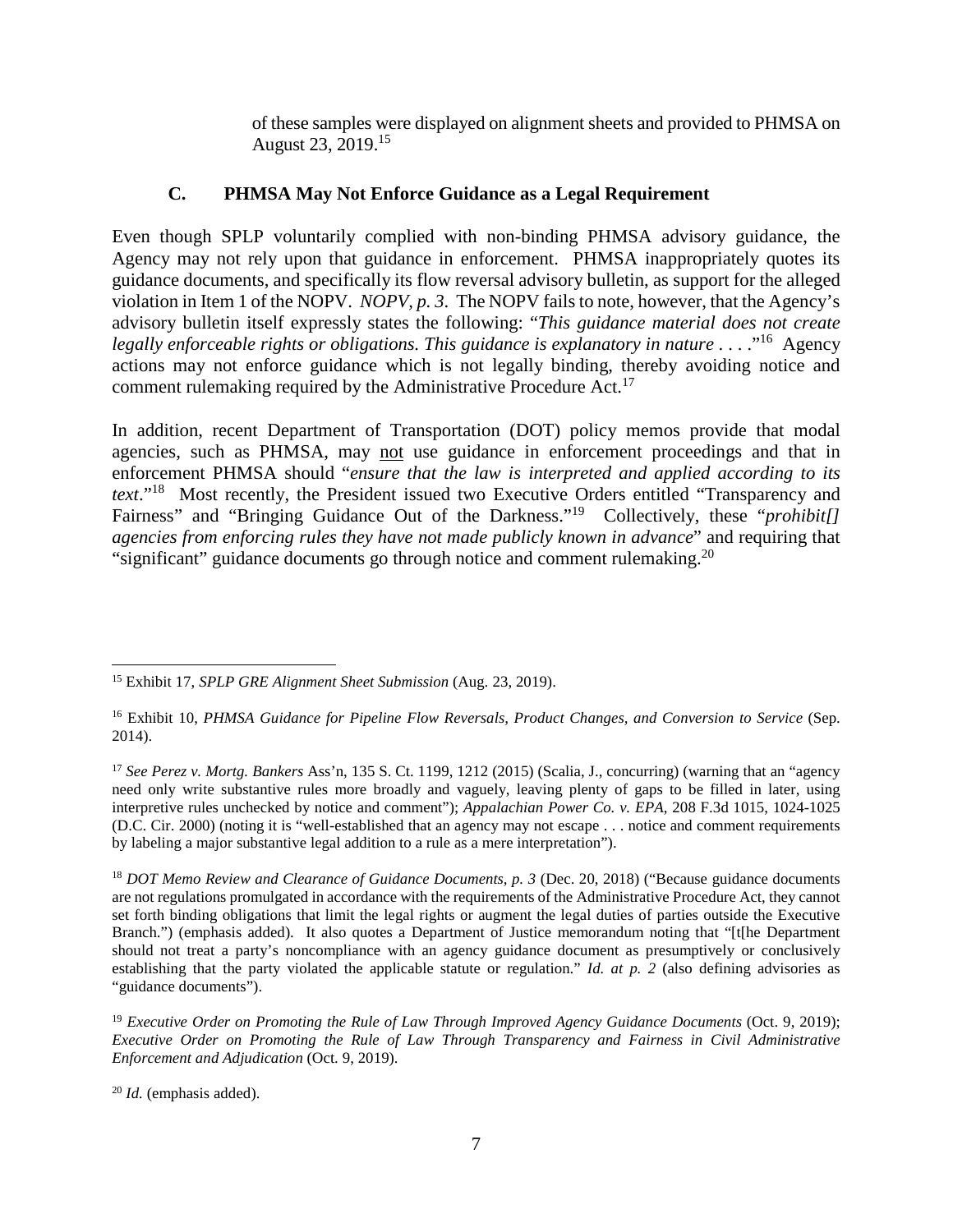#### **D. NOPV Item 1 and Associated PCO Item Must be Withdrawn**

<span id="page-7-0"></span> PHMSA bears the burden of proof of all elements of a proposed violation in an enforcement [proceeding.](https://proceeding.21)21 PHMSA has not met its burden for NOPV Item 1; the SMYS of the GRE is *known*. PHMSA cannot require more than what the plain language of the regulations provide. The Agency also may not penalize an operator for not maintaining a document that never existed nor was required.

 Further, the PCO should be withdrawn because SPLP has already substantially completed the actions outlined in it, namely representative sampling of pipe joints of all pipe, regardless of vintage. Prior to issuance of the NOPV, SPLP had already performed material testing of forty-three (43) samples in different locations along the roughly 25 mile GRE segment, exceeding the sample rate outlined in Part 195.106(b)(1)(i), even though that rule is inapplicable in this instance. PHMSA has no authority to mandate an immediate pressure reduction or additional testing where it is not required by the regulations. Moreover, at the parties' settlement meeting, PHMSA indicated that it was satisfied that the Company's efforts to date met the requirements of the PCO.

#### **IV. NOPV Item 2: SPLP Properly Considered Tailoring its Public Awareness Coverage Areas**

 SPLP maintains a robust Public Awareness Program under which it provides a variety of notifications to relevant public awareness stakeholders associated with the GRE and ME2, among other pipelines. In identifying public awareness communications coverage areas for the relevant GRE segment and ME2, SPLP considered all factors required under 49 C.F.R. Part 195.440(c). Part 195.440(c) and portions of API Recommended Practice (RP) 1162 incorporated therein do not mandate any express distances for communications coverage areas. Instead, they require operators to consider certain factors specific to their pipelines and determine the appropriate coverage area. SPLP properly considered all required factors. PHMSA cannot require more than the regulations provide.

#### **A. SPLP Complied with 49 C.F.R. 195.440(c) and Applicable Sections of API RP 1162**

#### 1. *Part 195.440(c) and API RP 1162 Require Operators to Consider Pipeline Characteristics in Determining Public Awareness Coverage Areas*

 PHMSA's public awareness regulation, 49 C.F.R. Part 195.440(c), requires operators to follow the baseline and supplemental requirements of API RP 1162 "unless the operator provides justification in its program or procedural manual as to why compliance with all or certain provisions of the recommended practice is not practicable and not necessary for safety."<sup>22</sup> In incorporating the API standard, PHMSA stated that it is not attempting to "*define the method or approach operators must* 

 <sup>21</sup>*See e.g., In the Matter of Inland Corp,* Final Order, CPF No. 1-2017-5003 (Mar. 7, 2018).

 <sup>22</sup>*49 C.F.R. Parts 195.440(c), 195.3* (incorporating by reference portions of API RP 1162, Public Awareness Programs for Pipeline Operators,  $1<sup>st</sup>$  edition, Dec. 2003).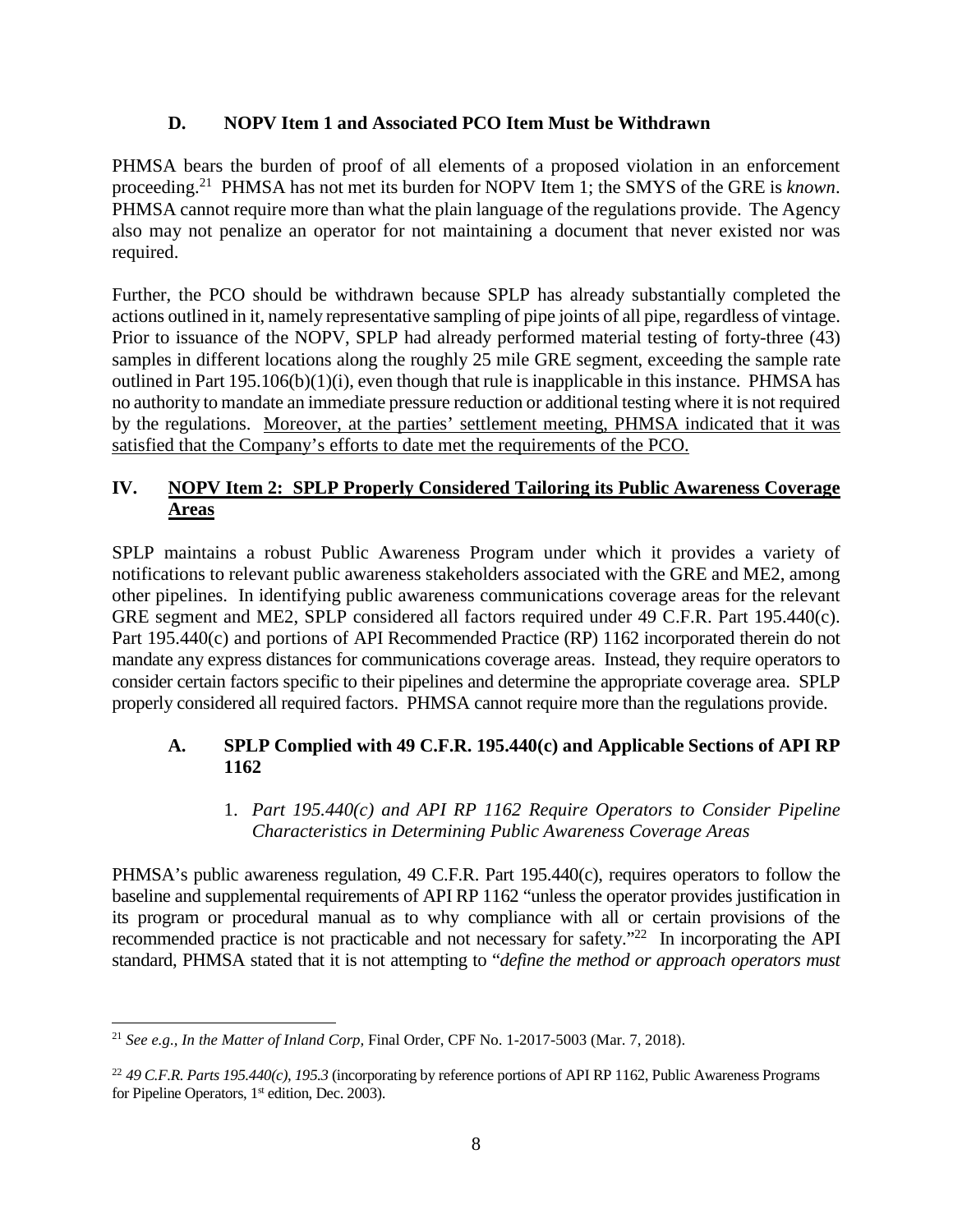<span id="page-8-0"></span> *use (or not use) to achieve effective [public awareness] programs*" and that each operator "*must consider the unique characteristics of its pipelines*."23

 API RP 1162 notes at the outset that the RP "is intended as a resource" and that operators in implementing public awareness programs should "select the most appropriate mix of audiences, message types, and delivery methods and frequencies, depending on their needs and the needs of the communities along a given pipeline segment."<sup>24</sup> In incorporating certain provisions of API RP 1162 by reference, PHMSA explained "there is no intent that every occurrence of 'should,' 'may,' or 'can' found in API RP 1162 be translated to 'shall,'" but rather that operators will have to follow the provisions of the practice unless its notes why compliance with those provisions is not necessary under the [circumstances.](https://circumstances.25)<sup>25</sup>

 With respect to communication coverage areas (also called a buffer), API RP 1162 instructs operators to "consider" tailoring the coverage area based on a pipeline location and release consequences; "consider" integrity management areas of consequence; and expand coverage "as appropriate" where a wider coverage may be suggested under the [circumstances](https://circumstances.26).<sup>26</sup> Operators should "consider" extending the 660-feet area under certain circumstances, such as HVL pipelines located in high population areas.<sup>27</sup> Neither the regulations nor API RP 1162 mandate a specific distance for extending coverage in high populated areas along an HVL pipeline. PHMSA and API RP 1162 could have established a minimum communications coverage area for HVL pipelines, but they have not done so.

#### 2. *SPLP Considered All Required Factors*

 In May 2018, SPLP began using the Energy Transfer Public Awareness Program (ET Standard Operating Procedure HLA.17).<sup>28</sup> The ET Public Awareness Program used a 660-feet coverage area for the Affected Public along HVL pipelines. Following discussions with PHMSA and the PA PUC in August of 2018, and prior to the next scheduled mailing to the Affected Public along the Mariner

 <sup>27</sup>*Id. at Sec. 6.3.1, p. 25 (2003)*.

 <sup>23</sup>*Final Rule, 70 Fed. Reg. 28833 (May 19, 2005)* (emphasis added).

 24 Exhibit 18, *API RP 1162, Section 1.2, Scope p. 1* (1st ed.).

 $25$  Final Rule, 70 Fed. Reg. at 28837.

 26 Exhibit 18, *API RP 1162, Sec. 3, p. 17 (2003).* Notably, the third and current edition of API RP 1162 does not include the provision that operators "should consider tailoring its communication coverage area to fit its particular location and release consequences." Non-binding Appendix B outlines stakeholder examples and generally recommends a minimum Affected Public coverage area of 660 feet or "as much as 1,000 feet in some cases." *Id. at Appendix B, p. 33 (2003)* (emphasis added). PHMSA FAQ states that RP 1162 appendices are not enforceable: "The public awareness regulations only specify baseline and supplemental requirements; therefore, for inspection purposes, the API RP 1162 appendices are  not enforceable." *PHMSA Public Awareness FAQ* (Sep. 6, 2011).

<sup>&</sup>lt;sup>28</sup> Exhibit 19, *Energy Transfer Equity (ETE) HLA.17 Public Awareness Plan (effective Apr. 1, 2018); <i>SOP HLI.40* Public Awareness Plan – Communication with API RP 1162-defined Stakeholders (effective Apr. 1, 2018). Prior to that time, SPLP had utilized the SPLP Public Awareness Program and had sent a pipeline awareness mailing to the Affected Public along NGL pipelines it operated in Pennsylvania in October of 2016.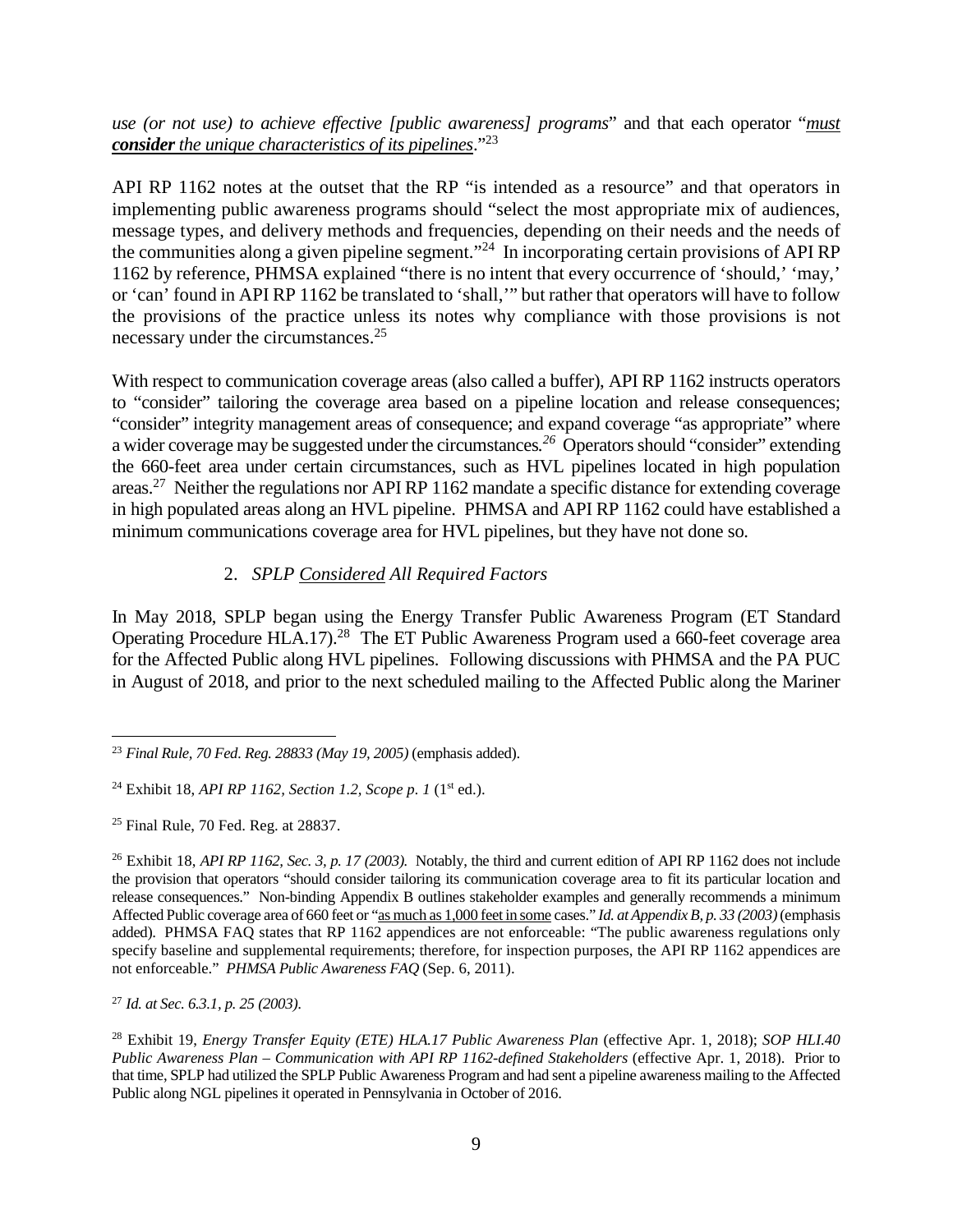<span id="page-9-0"></span> East HVL pipelines (including the GRE and ME2), the coverage area was increased to 1,000 feet on either side of the pipeline centerline.<sup>29</sup>

 This change was made following additional review and reevaluation of its communication coverage areas and in compliance with 49 C.F.R. Part 195.440 and API RP 1162, which require operators to "consider" whether to implement a communications coverage area beyond 660-feet for HVL pipelines in high populated areas. Neither PHMSA regulation nor API RP 1162 define "consider," and the dictionary definition provides that it means "to think carefully about something, typically before making a decision."<sup>30</sup> Courts have held that the term "consider" does not compel a certain outcome, including with respect to use of the term under Part 195.<sup>31</sup>

 API RP 1162, as incorporated by Part 195.440(c), instructs operators that, where specific circumstances suggest a wider communications coverage area for a certain pipeline location, the operator should expand the coverage area accordingly. The rule requires that an operator consider (i.e., to think carefully about) the pipeline location, release consequences, and areas of consequence in support of its communications coverage area. SPLP did just that.<sup>32</sup> In addition, following the placement of the GRE pipeline into service in December of 2018, PHMSA requested that SPLP consider expanding the buffer even further. In response, SPLP voluntarily undertook further reevaluation of the coverage area and made the decision to increase the buffer area. That voluntary reevaluation resulted in an additional mailing to the Affected Public along all NGL pipelines operated by SPLP in Pennsylvania to the extent of the maximum lower flammable limit (LFL) distance as identified by hazard analysis reports.<sup>33</sup>

 <sup>29</sup>*Id.*; Exhibit 20, *SPLP Public Awareness White Paper, p. 1* (Jun. 14, 2018); Exhibit 21, *SPLP Public Awareness White Paper, p. 1* (Aug. 10, 2018); Exhibit 22, *Energy Transfer Summary of Public Awareness Program Changes*  (July 2019) (noting the August 18, 2018 expanded buffer to 1,000 feet).

 30 Merriam Webster defines "consider" to mean "to think carefully." *See* <https://www.merriam>webster.com/dictionary/consider.

 [webster.com/dictionary/consider.](https://webster.com/dictionary/consider) 31 *ExxonMobil Pipeline Company v. U.S. Dep't of Transp.*, 867 F.3d 564, 573-74 (5th Cir. 2017) ("Contrary to the agency's assertion, the term 'consider' does not compel a certain outcome, but rather it serves to inform the pipeline operator's careful decision-making process."); *J.H. Miles & Co. v. Brown*, 910 F. Supp. 1138, 1156 (E.D. Va. 1995) (explaining that a federal regulation requiring federal fishing officials to "consider" various statutory factors in setting fishing quota recommendations was not a "strict dictate," but rather officials had "some discretion" in preparing their  recommendation); *see also Cent. Valley Chrysler-Jeep v. Witherspoon*, 456 F. Supp. 2d 1160, 1173 (E.D. Cal. 2006) ("Congress's use of the term 'consider' in a statute requires an actor to merely 'investigate and analyze' the specified factor, but not necessarily act upon it.").

 32 Exhibit 20, *SPLP Public Awareness White Paper, p. 1* (Jun. 14, 2018); Exhibit 21, *SPLP Public Awareness White Paper, p. 1* (Aug. 10, 2018); Exhibit 22, *Energy Transfer Summary of Public Awareness Program Changes* (July 2019) (noting the August 18, 2018 expanded buffer to 1,000 feet).

 33 Exhibit 23, *SPLP Letter to PA PUC re: NC-41-18, pp 3-4* (Jan. 16, 2019) (summarizing SPLP's consideration of PA PUC's request and review of affected public in conjunction with hazard analysis and agreeing to voluntarily supplement its Public Awareness Program).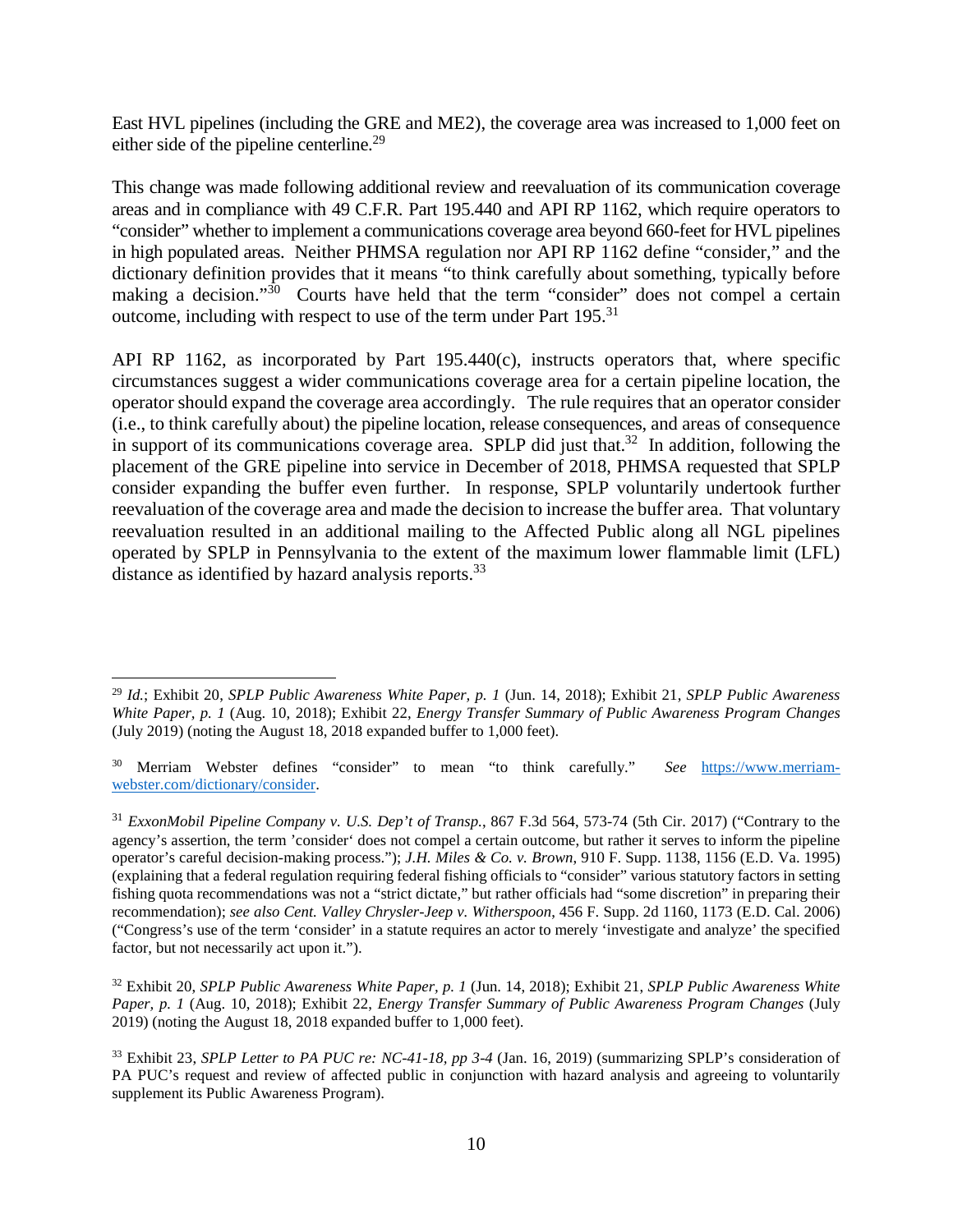#### <span id="page-10-0"></span> **B. NOPV Item 2 and the Associated PCO Item Should be Withdrawn, or in the Alternative, PHMSA Should Issue a Revised PCO**

 PHMSA bears the burden of proof of all elements of a proposed violation in an enforcement proceeding. PHMSA has not met its burden; to "consider" does not dictate an [outcome.](https://outcome.34)<sup>34</sup>

 The NOPV and PCO Item 2 must be withdrawn. Further, the PCO should be withdrawn because SPLP has already substantially completed the specified actions. Under its Public Awareness Plan, SPLP already identifies the communication coverage area and how it is determined, including specific to pipelines that transport HVLs.<sup>35</sup> Further, SPLP annually reviews its Public Awareness Plan to determine if supplemental enhancements are warranted to solicit input from operations personnel in the field regarding a variety of factors including extending or broadening the coverage area beyond the current [parameters.](https://parameters.36)<sup>36</sup>

 Alternatively, even though SPLP contests NOPV Item 2, SPLP requests that if the violation is maintained the PCO be revised to track the relevant regulation at issue as set forth below (suggested revision highlighted) and that the PCO be deemed complete.

 **(a)** *Modify Public Awareness Plan (PAP) applicable to* **new ME2 pipeline, including**   *any temporary reversal and repurposed portions of the existing 12-inch PTBR to MNTL pipeline and any components of the new 16-inch ME2X pipeline which will be utilized to facilitate transportation of HVLs. Sunoco shall* **expand** *confirm their communication provisions that are incorporated by reference under 49 C.F.R. 195.440, consistent with areas of potential impact for their pipeline facilities. Sunoco shall also update their PAP to reflect communication buffer area(s) and information on how buffer(s) were coverage area for Stakeholder Audience Identification, as defined by API RP 1162 determined* **and/or rationale for selection***.* 

 **(b)** *Should the modification be deemed unwarranted, Sunoco shall provide justification in its program or procedural manual as to why compliance with all or certain provisions of the [RP] is not practicable and not necessary for safety, specifically, education of Stakeholder Audiences that were concluded to be susceptible to product dispersion and/or thermal radiation impact***."** 

 <sup>34</sup>*ExxonMobil Pipeline Co.*, 867 F.3d at 573-74.

 35 Exhibit 19, *ETE HLA.17 Public Awareness Plan* (effective Apr. 1, 2018); *SOP HLI.40 Public Awareness Plan* – Communication with API RP 1162-defined Stakeholders (effective Apr. 1, 2018); Exhibit 20, *SPLP Public Awareness White Paper, p. 1* (Jun. 14, 2018); Exhibit 21, *SPLP Public Awareness White Paper, p. 1* (Aug. 10, 2018); Exhibit 22,  *Energy Transfer Summary of Public Awareness Program Changes* (July 2019) (noting the August 18, 2018 expanded buffer to 1,000 feet).

 <sup>36</sup>*See e.g., Energy Transfer Annual Public Awareness Review and Operations Managers Surveys (2019).*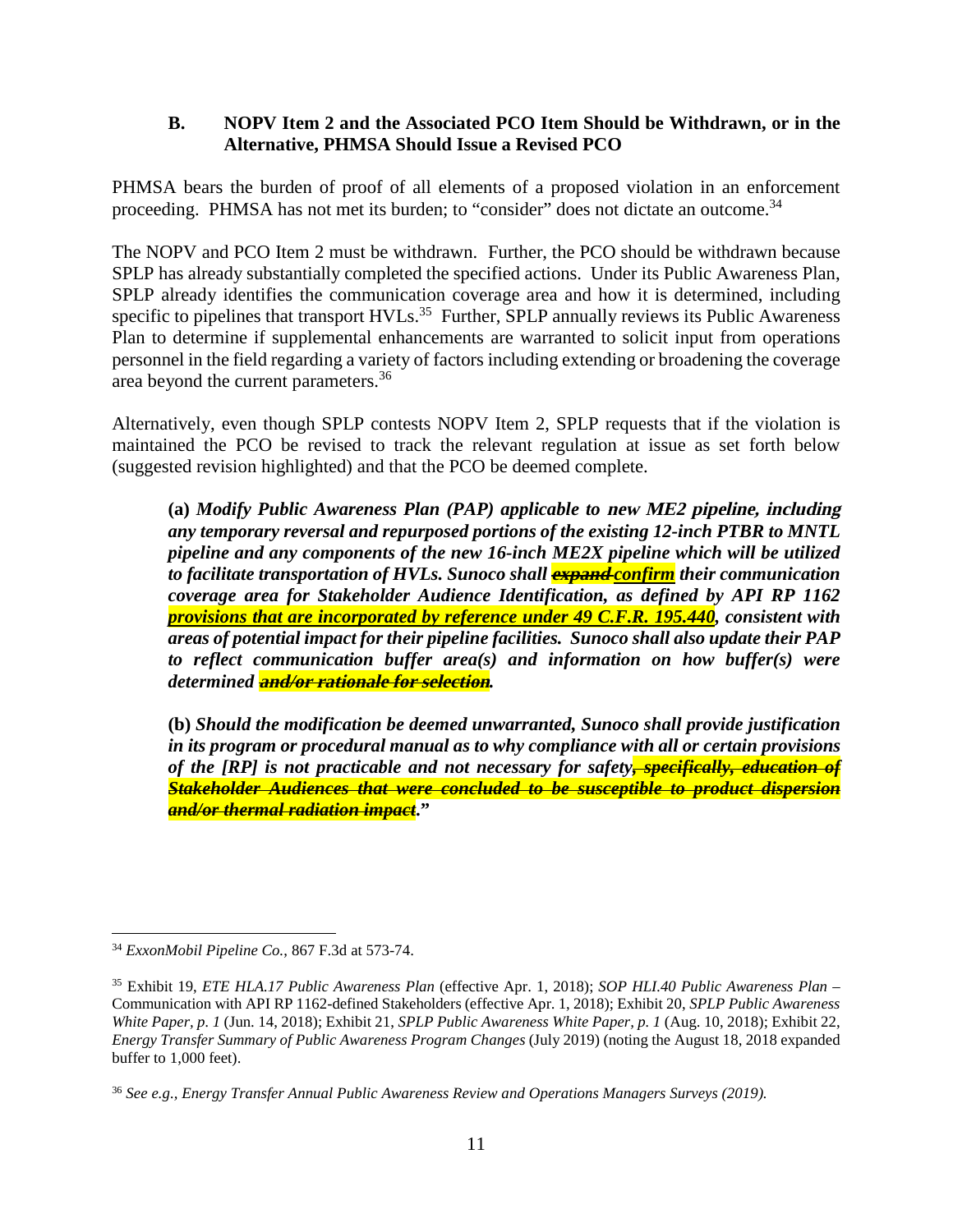#### <span id="page-11-0"></span> **V. Due Process and Fair Notice**

 PHMSA's NOPV attempts to effectively revise the relevant regulations to include express requirements that do not exist and which are unsupported by enforcement precedent. If the Agency finalizes its new enforcement derived applications of Parts 195.106 and 195.440, it would violate fundamental concepts of due process and fair notice. A regulation must provide a regulated entity with fair notice of the obligations it imposes and be issued pursuant to notice and comment [rulemaking.](https://rulemaking.37)<sup>37</sup>

 standards [it] has promulgated."38 A surprise *sub silentio* amendment to regulations deprives an operator of fair notice and due process in violation on the U.S. Constitution and the Administrative Procedure Act. It also violates recent DOT policy memorandum directives and Presidential Fair notice requires the agency to have "state[d] with ascertainable certainty what is meant by the Executive Orders.

Recent DOT policy memos provide that (1) DOT modal agencies, including PHMSA, "must not adopt or rely upon overly broad or unduly expansive interpretations of the governing statutes or regulations, and should ensure that the <u>law is interpreted and applied according to its text</u><sup>39</sup> and (2) consistent with current DOJ policy, decisions

> to prosecute an enforcement action should be based upon a reasonable interpretation of the law about which the public has received fair notice and should be made with due regard for [fairness.](https://fairness.40)<sup>40</sup>

 Similarly, a recent Presidential Executive Order focused on promoting the rule of law through transparency and fairness provides, "[t]he rule of law requires transparency. Regulated parties must know in advance the rules by which the Federal Government will judge their actions."<sup>41</sup>

#### **VI. Conclusion and Request for Relief**

 For the reasons identified in this Pre-Hearing Brief, in SPLP's Request for Hearing, and for other reasons as justice may require, SPLP respectfully requests that PHMSA withdraw the NOPV and the PCO in their entirety. SPLP complied with PHMSA regulations 49 C.F.R. Parts 195.106 and 195.440 and the Agency has not met its burden of proof under NOPV Item 1 or 2. Principles of fair notice and due process require that the NOPV and the PCO be withdrawn.

 $375$  U.S.C. § 554(b).

 <sup>38</sup>*Id.* at 578 (alterations in original) (citing *Diamond Roofing Co. v. OSHA*, 528 F.2d 645, 649 (5th Cir. 1976)).

<sup>&</sup>lt;sup>39</sup> DOT Memo Procedural Requirements for DOT Enforcement Actions, p. 6 (Feb. 15, 2019) (emphasis added).

 <sup>40</sup>*Id.* at p. 10 (emphasis added).

<sup>&</sup>lt;sup>41</sup> Executive Order on Promoting the Rule of Law Through Transparency and Fairness in Civil Administrative *Enforcement and Adjudication* (Oct. 9, 2019) (emphasis added).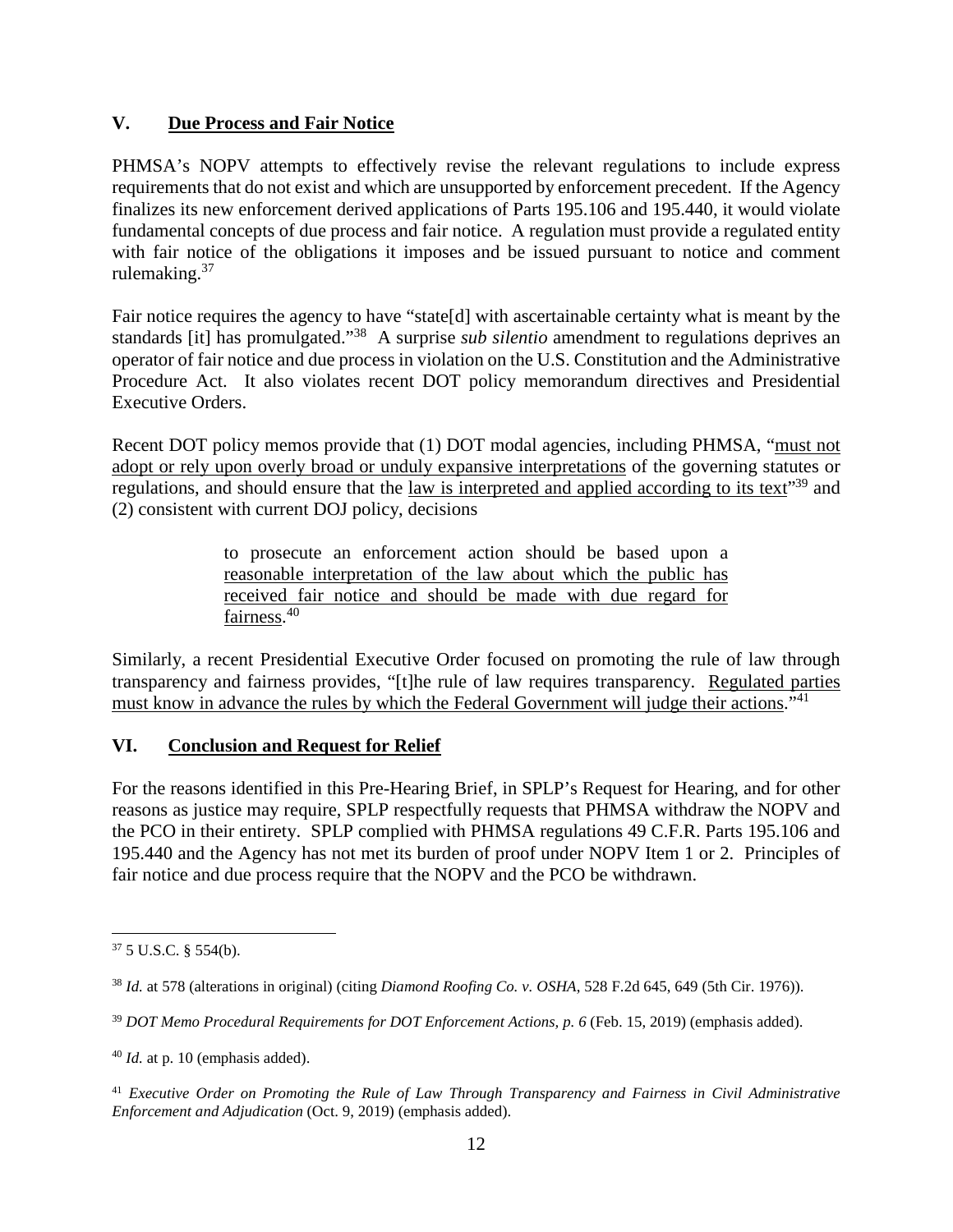Respectfully submitted,

Caturine Mitte

 TROUTMAN SANDERS LLP Counsel for Sunoco Pipeline, L.P. Catherine D. Little, Esq. Annie Cook, Esq. 600 Peachtree Street NE, Suite 3000 Atlanta, Georgia 30308 (404) 885-3056

\_\_\_\_\_\_\_\_\_\_\_\_\_\_\_\_\_\_\_\_\_\_\_\_\_\_\_\_

Date: October 28, 2019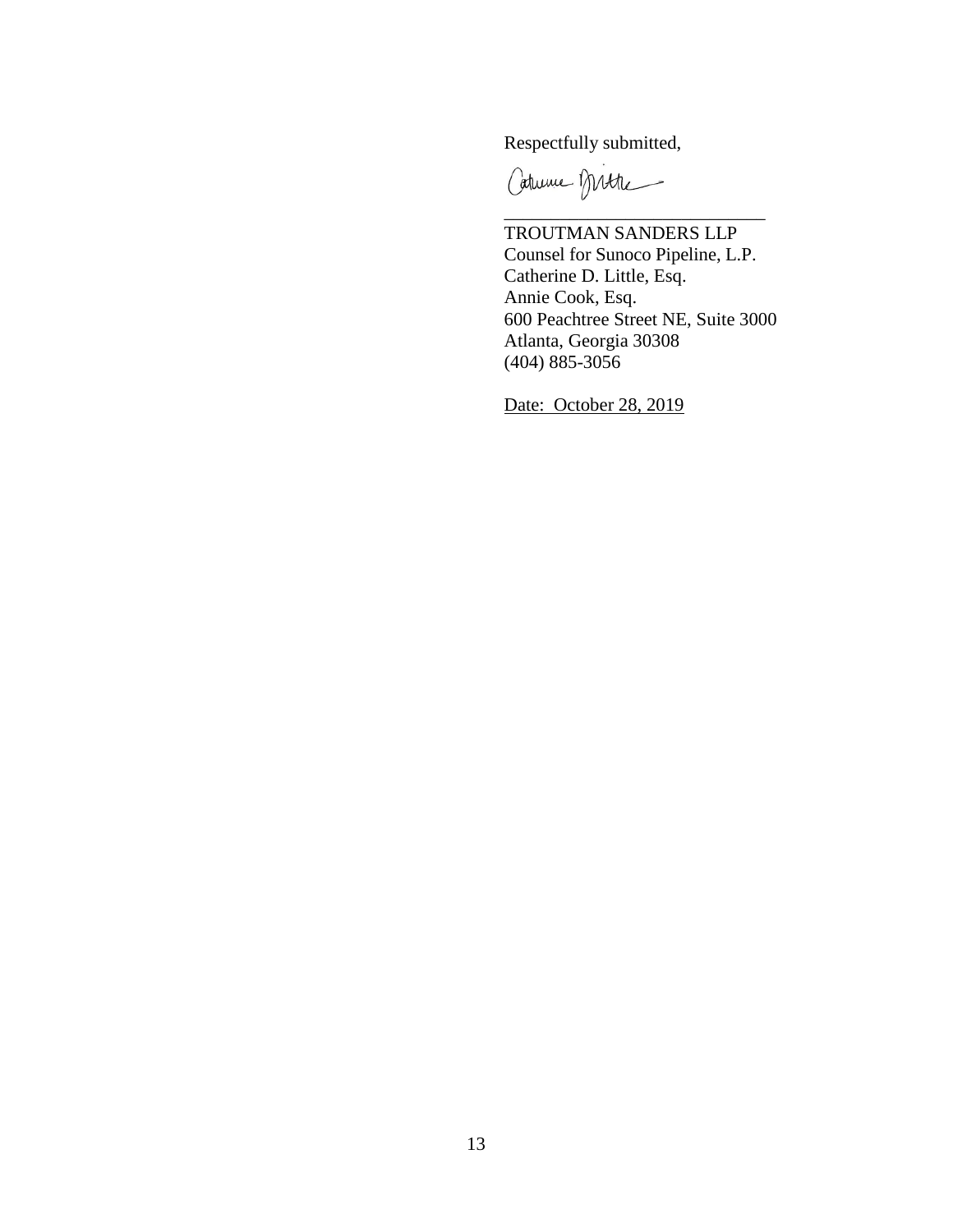#### **Pre-Hearing Brief Exhibits**

- <span id="page-13-0"></span>1. Gas Research Institute, Development of the B31.8 Code and Federal Pipeline Safety Regulations: Implications for Today's Natural Gas Pipeline System 98-0367-1 at p. 1 (1998).
- 2. 12 PTBR-MNTL Keystone Pipeline Specifications (Sep. 9, 1937)*.*
- 3. Letter to National Tube (Sep. 14, 1937)*.*
- 4. 12 PTBR-MNTL National Tube Pipe Shipments (Mar. 31, 1937)*.*
- 5. Keystone Pipeline Company Letter (May 28, 1937).
- 6. Excerpts, Atlantic Pipeline Line Data and Capacities, Pumping Equipment and Tankage Book (1969).
- 7. Atlantic Pipe Data Sheet (Dec. 31, 1967).
- 8. Sun Line Company Line Testing Committee Report for 12 " PTBR-MNTL (1989).
- 9. Justification of 12" Glen Riddle Junction to Elverson Junction Pressure Test Plan (Sep. 27, 2018).
- $10.$ PHMSA Advisory Bulletin, 79 Fed. Reg. 56121 (Sep. 18, 2014); PHMSA Guidance for Pipeline Flow Reversals, Product Changes, and Conversion to Service (Sep. 2014).
- $11.$ Kiefner Final Report No. 18-153 "Materials Properties Evaluation of Twelve Pipe Samples from Energy Transfer's Point Breeze to Montello 12-inch Pipeline" (Oct. 25, 2018).
- 12. Kiefner Final Report No. 18-116 (Aug. 23, 2018).
- 13. DNV GL Final Report O-AP-FINV/CPAPE (PP189465) "Metallurgical Analysis of Leak on PTBR-BOOT 12-Inch Diameter Pipeline at Bend" (Jan. 31, 2018)*.*
- 14. Applus RTD perform in-situ materials testing at pipe dig site 12PTBR-MNTL-18-B06.
- 15. SPLP (A. Kravatz) Letter to PHMSA and PA PUC re: GRE Pipe Sampling and Analysis Data Request (Jan. 15, 2019).
- 16. Evaluation of 32 Pipe Samples from Energy Transfer's Point Breeze to Montello 12-inch Pipeline (Jan. 15, 2019).
- 17. SPLP GRE Alignment Sheet Submission to PHMSA (Aug. 23, 2019).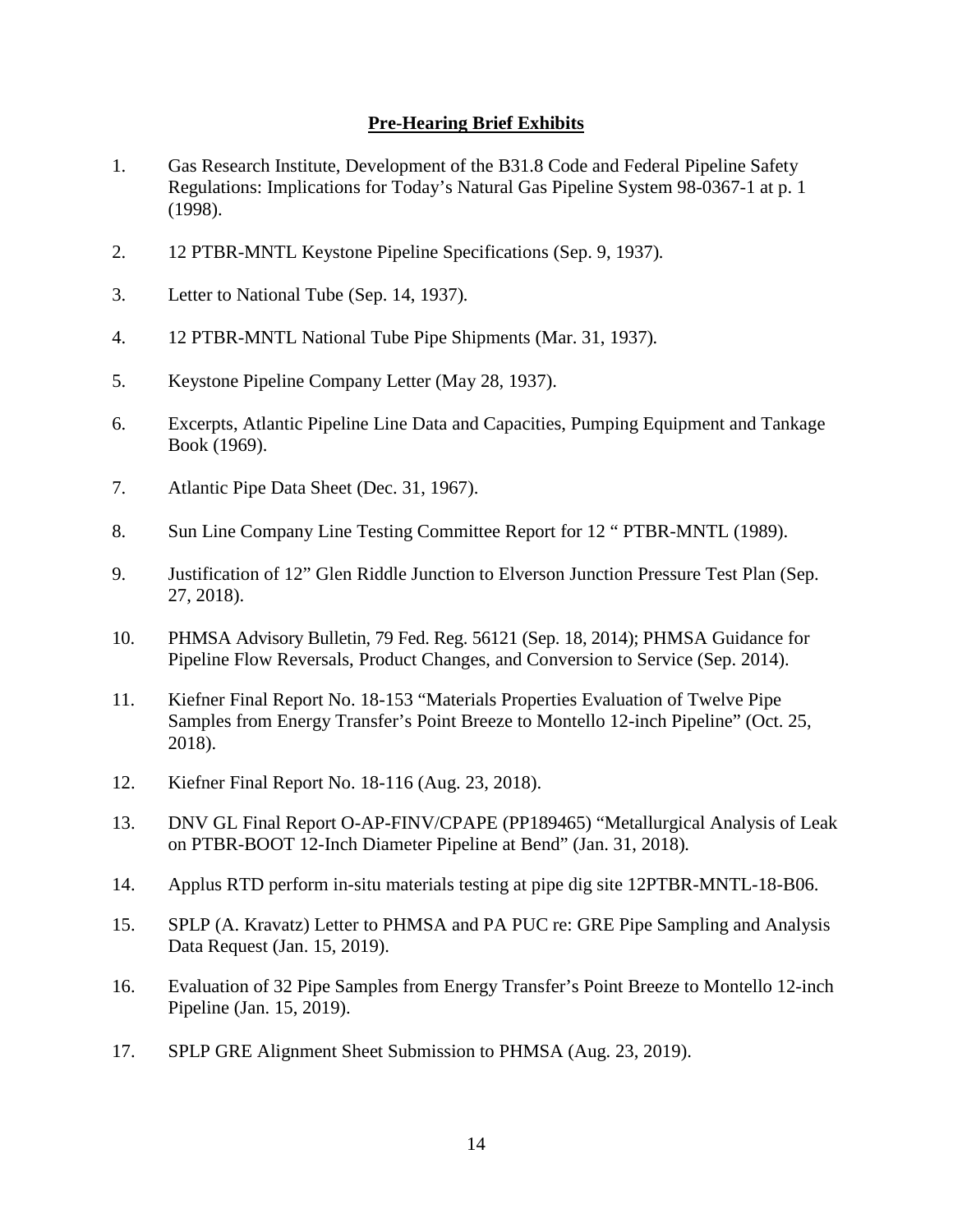- 18. Excerpts of Relevant API Recommended Practice 1162, Sections 1.2, 3, 6 (1st edition).
- 19. ETE HLA.17 Public Awareness Plan (effective Apr. 1, 2018); SOP HLI.40 Public Awareness Plan – Communication with API RP 1162-defined Stakeholders (effective Apr. 1, 2018)
- 20. SPLP Public Awareness White Paper, p. 1 (Jun. 14, 2018).
- 21. SPLP Public Awareness White Paper, p. 1 (Aug. 10, 2018).
- 22. Energy Transfer Summary of Public Awareness Program Changes (Jul. 2019).
- 23. 23. SPLP Letter to PA PUC re: NC-41-18, pp 3-4 (Jan. 16, 2019).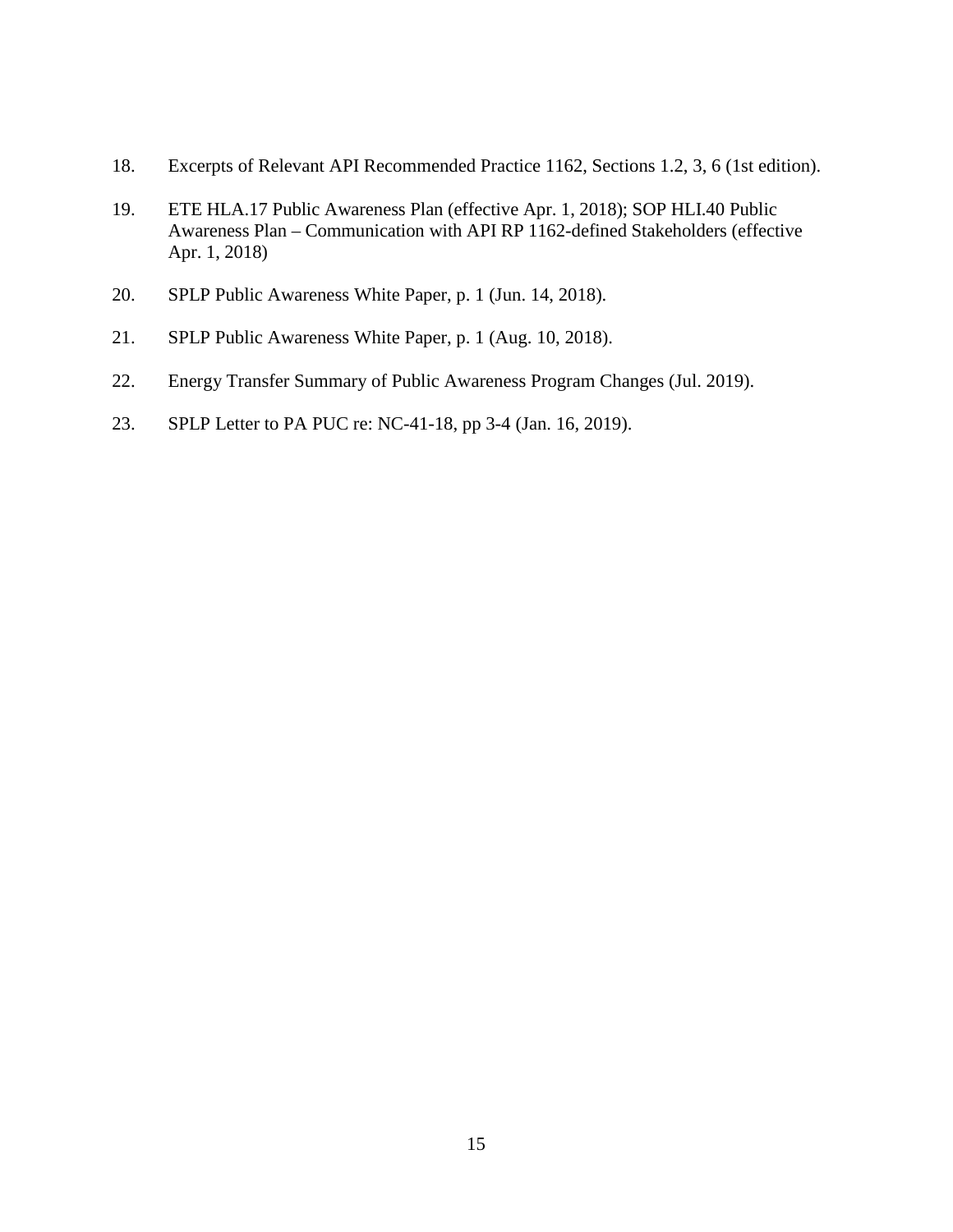# **TABLE OF AUTHORITIES**

| <b>Statutes</b>                                       |
|-------------------------------------------------------|
|                                                       |
|                                                       |
|                                                       |
|                                                       |
| <b>Constitution</b>                                   |
|                                                       |
| <b>Cases</b>                                          |
| Am. Hosp. Ass'n v. Price,                             |
| Appalachian Power Co. v. EPA,                         |
| In re: Belle Fourche, CPF 5-2004-5010                 |
| Cent. Valley Chrysler-Jeep v. Witherspoon,            |
| Evans v. Eaton,                                       |
| ExxonMobil Pipeline Company v. U.S. Dep't of Transp., |
| re GRE Pipe Sampling and Analysis Data Request        |
| In the Matter of Inland Corp,                         |
| J.H. Miles & Co. v. Brown,                            |